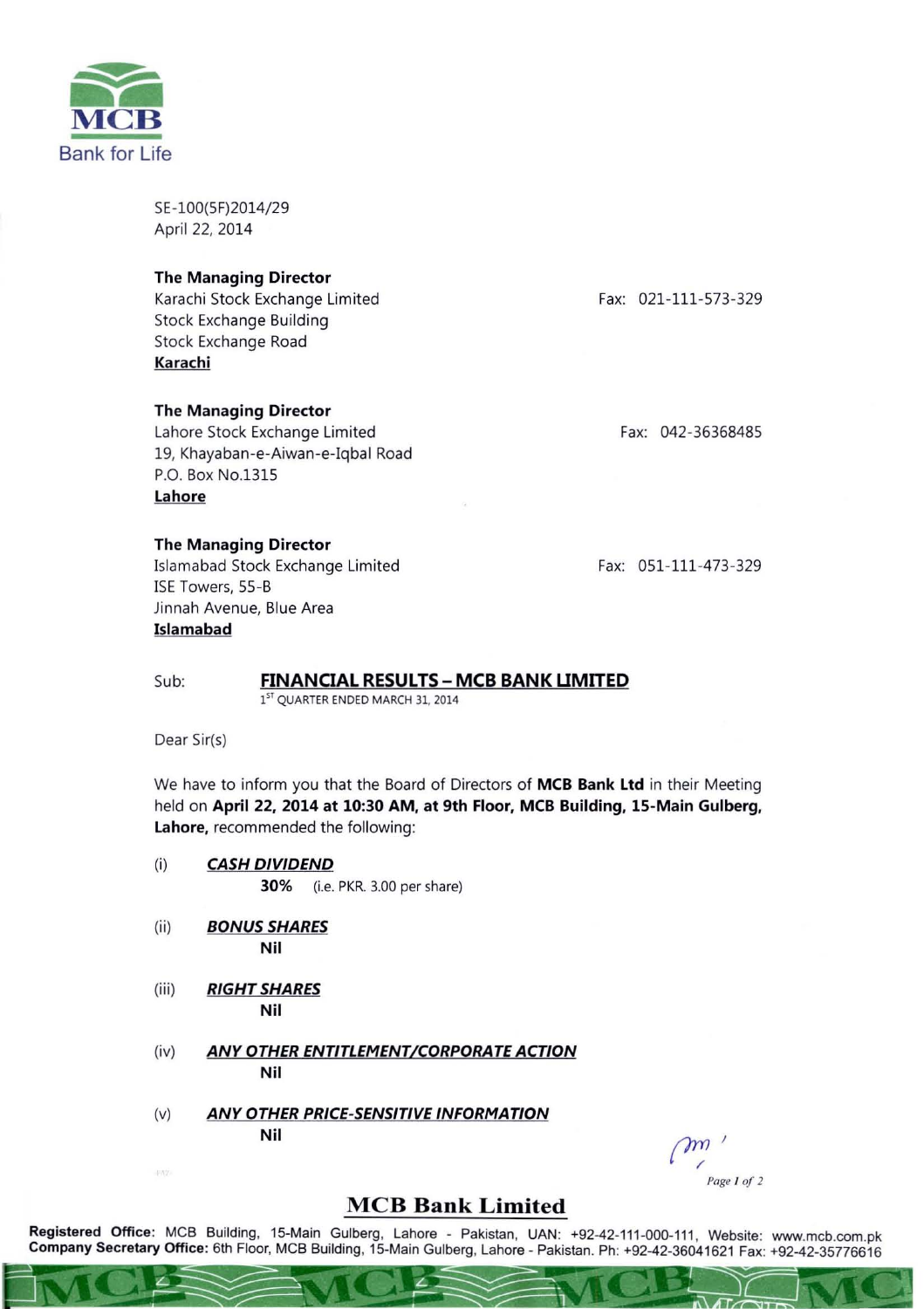

The Financial Results approved by the Board of Directors of MCB Bank, are attached as *Annexure-A.* 

The Share transfer books of the Bank will remain closed from June 05, 2014 to June 12, 2014 (both days inclusive) subject to the approval of the Stock Exchange.

The Shareholders whose names appear in the Register of Members at the close of business on June 04, 2014, will be entitled to above entitlement. Transfer received at the office of Share Registrar, M/s THK Associates (Pvt.) Ltd, Ground Floor, State Life Building-3, Dr. Ziauddin Ahmed Road, Karachi, at the close of business on June 04, 2014, will be treated in time for the purpose of above entitlement to the transferees.

We will be sending 200 copies of printed Accounts for distribution amongst the members of the Exchange.

Yours truly

(Mudars av. 20gm)

Syed Mudassar Hussain Naqvi Company Secretary & Group Head Legal Affairs

Encl: As above

10.63

Cc: London Stock Exchange

*Page20J 2* 

# **MCB Bank Limited**

Registered Office: MCB Building, 15-Main Gulberg, Lahore - Pakistan, UAN: +92-42-111-000-111, Website: www.mcb.com.pk Company Secretary Office: 6th Floor, MCB Building, 15-Main Gulberg, Lahore - Pakistan. Ph: +92-42-36041621 Fax: +92-42-35776616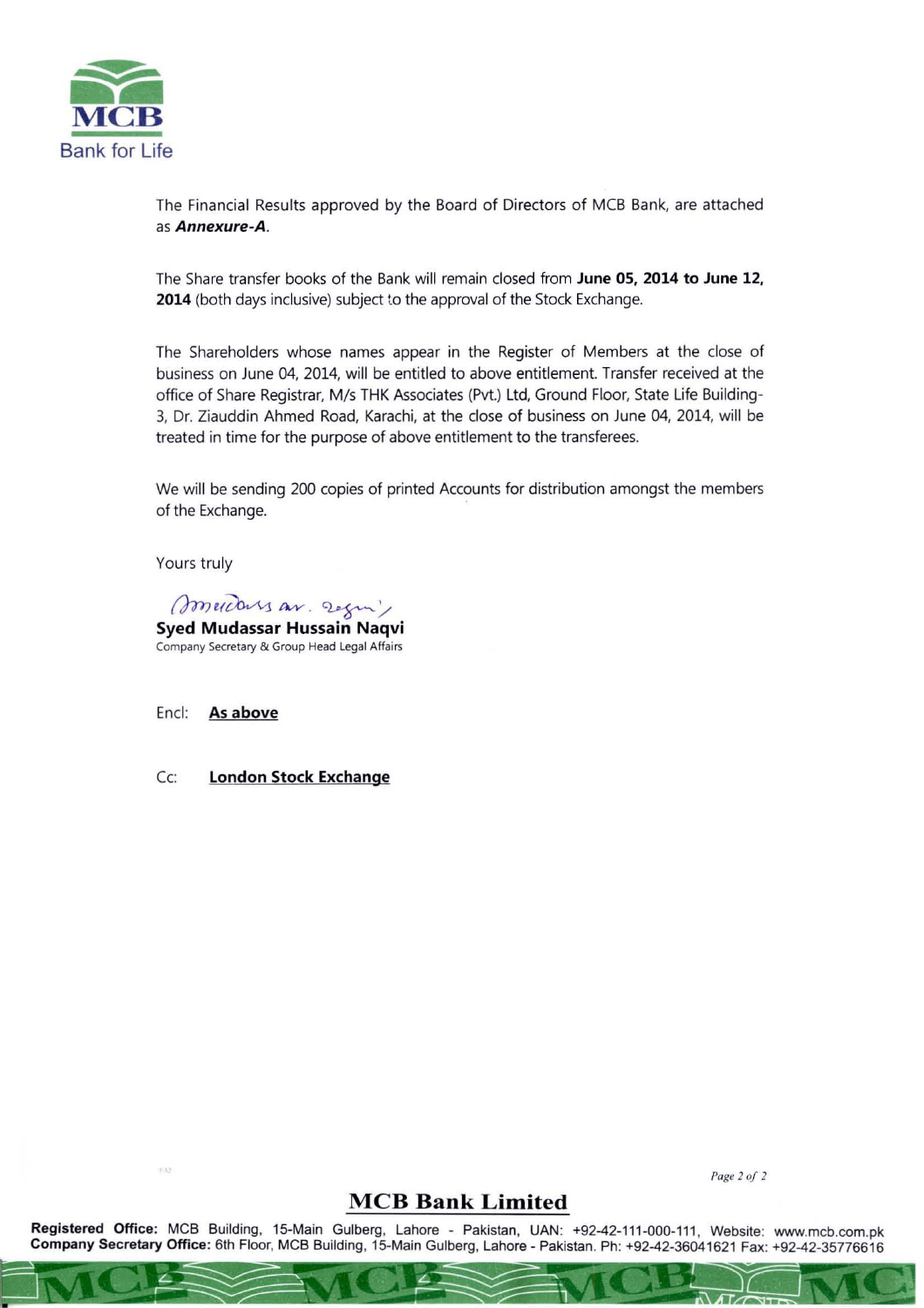# MCB Bank Limited

#### Unconsolidated Condensed Interim Profit and Loss Account (Un-audited) Results for the three months ended March 31 , 2014

### Annexure "A"

|                                                                                                                                    | Quarter ended<br>March 31,<br>2014      | Quarter ended<br>March 31,<br>2013 |
|------------------------------------------------------------------------------------------------------------------------------------|-----------------------------------------|------------------------------------|
|                                                                                                                                    | -------- (Rupees in '000) ------------- |                                    |
| Mark-up / return / interest earned                                                                                                 | 17,934,906                              | 16,715,285                         |
| Mark-up / return / interest expensed                                                                                               | 7,921,024                               | 6,992,597                          |
| Net mark-up / interest income                                                                                                      | 10,013,882                              | 9,722,688                          |
| Provision / (reversal) against loans and advances - net                                                                            | (552, 861)                              | (810, 931)                         |
| Provision / (reversal) for diminution in the value of investments - net                                                            | (30, 477)                               | (29, 477)                          |
| Bad debts written off directly                                                                                                     |                                         |                                    |
| Net mark-up / interest income after provisions                                                                                     | (583, 338)<br>10,597,220                | (840, 408)<br>10,563,096           |
| Non mark-up / interest income                                                                                                      |                                         |                                    |
|                                                                                                                                    |                                         |                                    |
| Fee, commission and brokerage income                                                                                               | 1,684,912                               | 1,527,347                          |
| Dividend income                                                                                                                    | 277,519                                 | 377,690                            |
| Income from dealing in foreign currencies                                                                                          | 416,423                                 | 140,566                            |
| Gain / (loss) on sale of securities - net<br>Unrealized gain / (loss) on revaluation of investments classified as held for trading | 254,379                                 | 205,648<br>(932)                   |
| Other income                                                                                                                       | 107,255                                 | 100,084                            |
| Total non mark-up / interest income                                                                                                | 2,740,488                               | 2,350,403                          |
|                                                                                                                                    | 13,337,708                              | 12,913,499                         |
| Non-mark-up / interest expenses                                                                                                    |                                         |                                    |
| Administrative expenses                                                                                                            | 4,805,190                               | 4,038,115                          |
| Other provisions / (reversals)                                                                                                     | (4, 390)                                | 10,180                             |
| Other charges                                                                                                                      | 180,816<br>4,981,616                    | 187,944<br>4,236,239               |
| Total non mark-up / interest expenses                                                                                              | 8,356,092                               | 8,677,260                          |
| Extraordinary / unusual item                                                                                                       |                                         |                                    |
| <b>Profit before taxation</b>                                                                                                      | 8,356,092                               | 8,677,260                          |
| Taxation - current period                                                                                                          | 2,832,643                               | 2,860,776                          |
| - prior years                                                                                                                      |                                         |                                    |
| - deferred                                                                                                                         | 11,500                                  | 48,533                             |
|                                                                                                                                    | 2,844,143                               | 2,909,309                          |
| <b>Profit after taxation</b>                                                                                                       | 5,511,949                               | 5,767,951                          |
|                                                                                                                                    |                                         |                                    |
| Retained earnings brought forward                                                                                                  | 40,552,043                              | 35,424,921                         |
| Remeasurement of defined benefit plans - net of tax                                                                                |                                         | 69,619                             |
| Transfer from surplus on revaluation of fixed assets - net of tax                                                                  | 11,907                                  | 8,947                              |
|                                                                                                                                    | 40,563,950<br>46,075,899                | 35,503,487<br>41,271,438           |
|                                                                                                                                    |                                         |                                    |
| <b>APPROPRIATIONS:</b>                                                                                                             |                                         |                                    |
| Transfer to:                                                                                                                       |                                         |                                    |
| <b>Statutory reserve</b>                                                                                                           | 551,195                                 | 576,795                            |
| Issue of bonus shares - December 31, 2013 @ 10 % (December 2012: 10%)                                                              | 1,011,846                               | 919,860                            |
| Final Cash Dividend December 2013 @ Rs 3.5 per share - (December 2012: Rs. 3)                                                      | 3,541,461<br>5,104,502                  | 2,759,581<br>4,256,236             |
| Retained earnings carried forward                                                                                                  | 40,971,397                              | 37,015,202                         |
|                                                                                                                                    |                                         |                                    |
| Earnings per share - basic and diluted - Rupees                                                                                    | 4.95                                    | 5.18                               |
|                                                                                                                                    |                                         |                                    |
|                                                                                                                                    |                                         | Luxer 9                            |
|                                                                                                                                    |                                         |                                    |
|                                                                                                                                    |                                         |                                    |
|                                                                                                                                    |                                         |                                    |
|                                                                                                                                    |                                         |                                    |